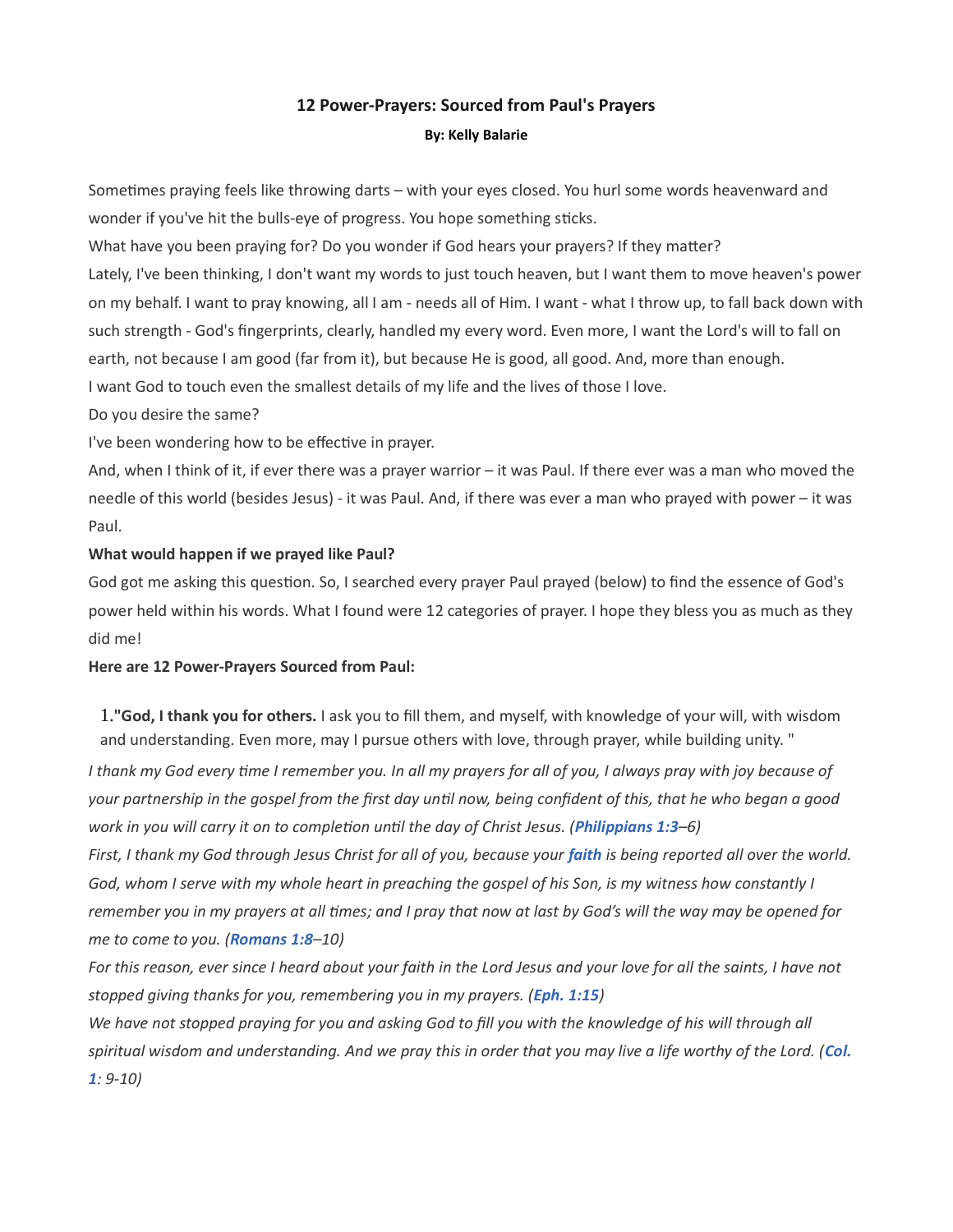We always thank God for all of you, mentioning you in our prayers. We continually remember before our God and Father your work produced by faith, your labor prompted by love, and your endurance inspired by hope in our Lord Jesus Christ. (1 Thessalonians 1:2-3)

We ought always to thank God for you, brothers, and rightly so, because your faith is growing more and more, and the love every one of you has for each other is increasing. Therefore, among God's churches we boast about your perseverance and faith in all the persecutions and trials you are enduring.. . . (2 Thessalonians 1:3) May the God who gives endurance and encouragement give you a spirit of unity among yourselves as you follow Christ Jesus, so that with one heart and mouth you may glorify the God and Father of our Lord Jesus Christ. (Romans 15:5-6)

May the Lord show mercy to the household of Onesiphorus, because he often refreshed me and was not ashamed of my chains. On the contrary, when he was in Rome, he searched hard for me until he found me. May the Lord grant that he will find mercy from the Lord on that day! You know very well in how many ways he helped me in Ephesus. (2 Timothy 1:16-18)

### 2. "God, may others be saved. May they understand the fullness of your love."

Brothers, my heart's desire and prayer to God for the Israelites is that they may be saved. (Romans 10:1) I pray that you may be active in sharing your faith, so that you will have a full understanding of every good thing we have in Christ. Your love has given me great joy and encouragement, because you, brother, have refreshed the hearts of the saints. (Philemon 5–7)

3. "May my life, and the lives of those around me, be filled to the measure of the fullness of God (through love, hope, power, strength, faith, grace and mercy). Through this, may your name be glorified."

Be joyful in hope, patient in affliction, faithful in prayer. (Romans 12:12)

Do not be anxious about anything, but in everything, by prayer and petition, with thanksgiving, present your requests to God. And the peace of God, which transcends all understanding, will guard your hearts and your minds in Christ Jesus. (Phil. 4:6-7)

I keep asking that the God of our Lord Jesus Christ, the glorious Father, may give you the Spirit of wisdom and revelation, so that you may know him better. I pray also that the eyes of your heart may be enlightened in order that you may know the hope to which he has called you, the riches of his glorious inheritance in the saints, and his incomparably great power for us who believe. That power is like the working of his mighty strength, which he exerted in Christ when he raised him from the dead and seated him at his right hand in the heavenly realms, far above all rule and authority, power and dominion, and every title that can be given, not only in the present age but also in the one to come. And God placed all things under his feet and appointed him to be head over everything for the church, which is his body, the fullness of him who fills everything in every way. (Ephesians 215–23)

For this reason, I kneel before the Father, from whom his whole family in heaven and on earth derives its name. I pray that out of his glorious riches he may strengthen you with power through his Spirit in your inner being, so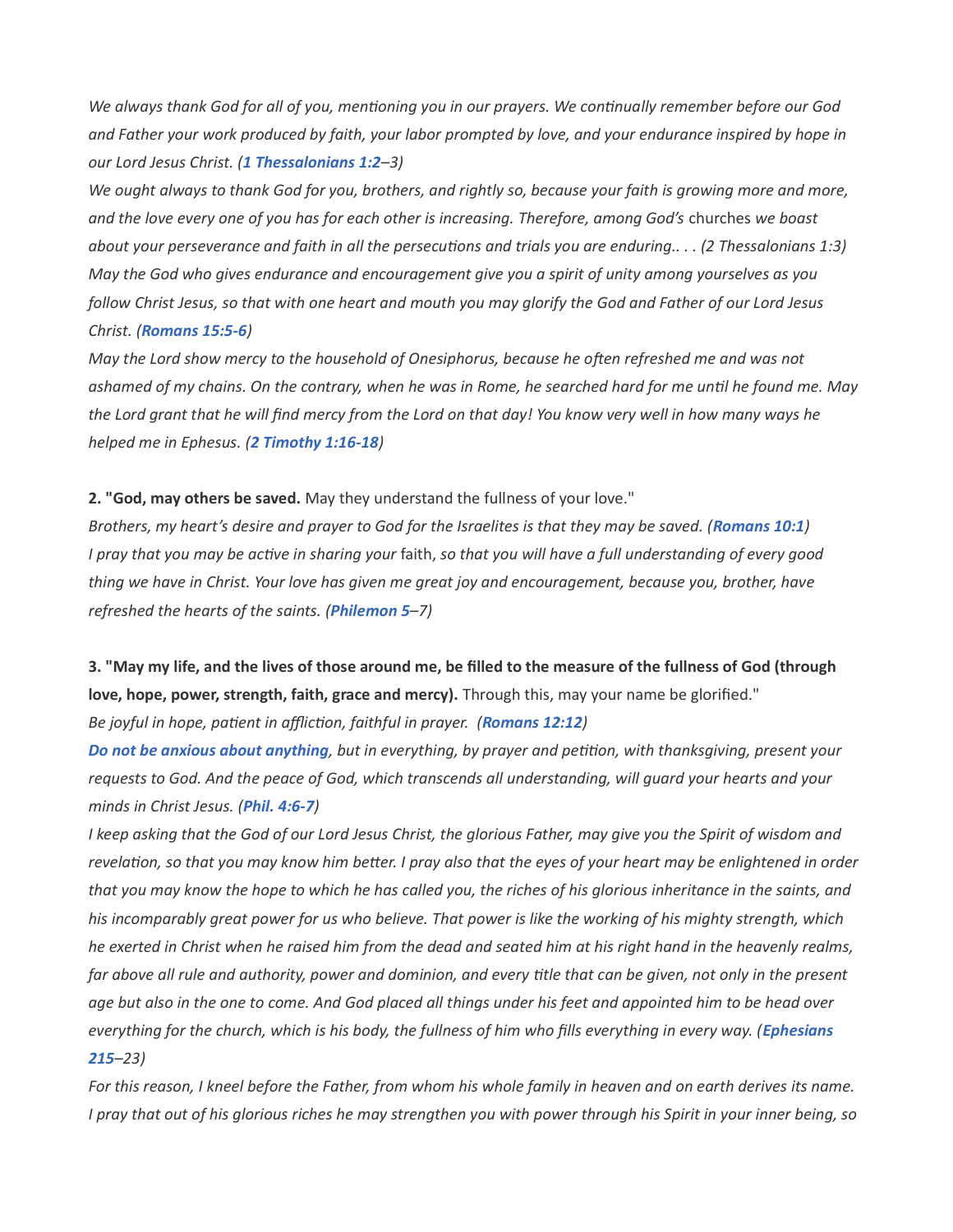that Christ may dwell in your hearts through faith. And I pray that you, being rooted and established in love, may have power, together with all the saints, to grasp how wide and long and high and deep is the love of Christ, and to know this love that surpasses knowledge—that you may be filled to the measure of all the fullness of God. Now to him who is able to do immeasurably more than all we ask or imagine, according to his power that is at work within us, to him be glory in the church and in Christ Jesus throughout all generations, for ever and ever! Amen. (Ephesians 3:14-21)

May the Lord make your love increase and overflow for each other and for everyone else, just as ours does for you. May he strengthen your hearts so that you will be blameless and holy in the presence of our God and Father when our Lord Jesus comes with all his holy ones. (1 Thess. 3:13)

With this in mind, we constantly pray for you, that our God may count you worthy of his calling, and that by his power he may fulfill every good purpose of yours and every act prompted by your faith. We pray this so that the name of our Lord Jesus may be glorified in you, and you in him, according to the grace of our God and the Lord Jesus Christ. (2 Thess. 1:11-12)

Now may the Lord of peace himself give you peace at all times and in every way. The Lord be with all of you. (2 Thessalonians 3:16)

4. "May the power of Jesus Christ continually fill with joy, grace, peace and hope, through the Holy Spirit. Encourage our hearts, Lord God, so we may we be pleasing to you."

May the God of hope fill you with all joy and peace as you trust in him, so that you may overflow with hope by the power of the Holy Spirit. (Romans 15:13)

The grace of the Lord Jesus be with you. (1 Corinthians 16:23)

We have not stopped praying for you and asking God to fill you with the knowledge of his will through all spiritual wisdom and understanding. And we pray this in order that you may live a life worthy of the Lord and may please him in every way: bearing fruit in every good work, growing in the knowledge of God, being strengthened with all power according to his glorious might so that you may have great endurance and patience, and joyfully giving thanks to the Father, who has qualified you to share in the inheritance of the saints in the kingdom of light. For he has rescued us from the dominion of darkness and brought us into the kingdom of the Son he loves, in whom we have redemption, the forgiveness of sins. [Colossians 1:9–14  $\pm$  ] May our Lord Jesus Christ himself and God our Father, who loved us and by his grace gave us eternal encouragement and good hope, encourage your hearts and strengthen you in every good deed and word. (2 Thessalonians 2:16-17)

5. "May our hearts be in continual prayer. May you open doors to our messages. May we proclaim Jesus. May we refresh others. May the mysteries of Lord Jesus Christ be open as we fearlessly convey the gospel." Devote yourselves to prayer, being watchful and thankful. And pray for us, too, that God may open a door for our message, so that we may proclaim the mystery of Christ, for which I am in chains. Pray that I may proclaim it clearly, as I should. (Colossians 4:2-4)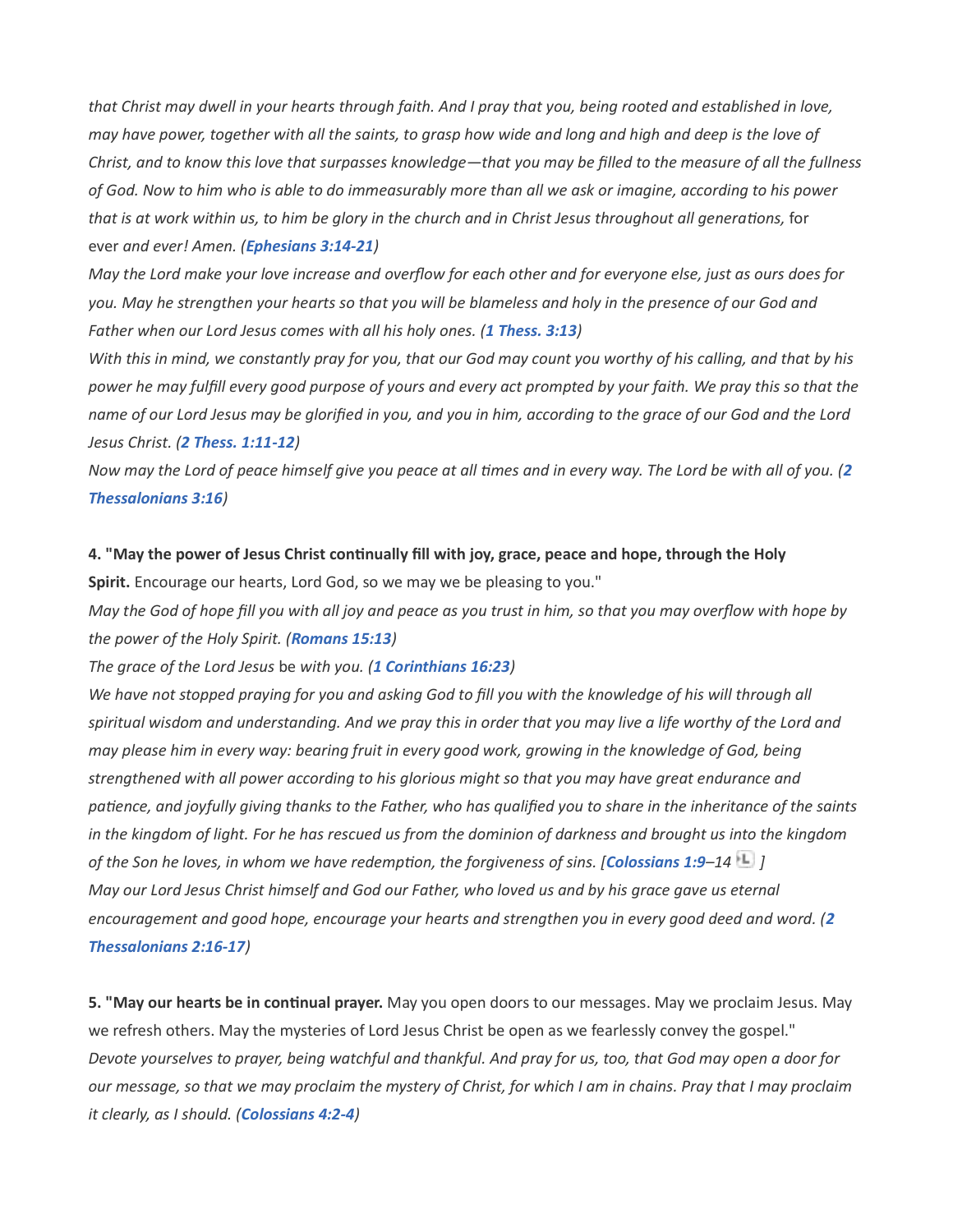I urge you, brothers, by our Lord Jesus Christ and by the love of the Spirit, to join me in my struggle by praying to God for me. Pray that I may be rescued from the unbelievers in Judea and that my service in Jerusalem may be acceptable to the saints there, so that by God's will I may come to you with joy and together with you be refreshed. The God of peace be with you all. Amen. (Romans 15:30-33)

Pray also for me, that whenever I open my mouth, words may be given me so that I will fearlessly make known the mystery of the gospel, for which I am an ambassador in chains. Pray that I may declare it fearlessly, as I should. (Ephesians 6:19-20)

6. "God, praise be to your name for all your goodness. All goodness is you. We praise you for who you are, what you do and how you've blessed us with a new standing in Christ Jesus."

Praise be to the God and Father of our Lord Jesus Christ, the Father of compassion and the God of all comfort, who comforts us in all our troubles, so that we can comfort those in any trouble with the comfort we ourselves have received from God. For just as the sufferings of Christ flow over into our lives, so also through Christ our comfort overflows. If we are distressed, it is for your comfort and salvation; if we are comforted, it is for your comfort, which produces in you patient endurance of the same sufferings we suffer. And our hope for you is firm, because we know that just as you share in our sufferings, so also you share in our comfort. (2 Corinthians 1:3-7)

Praise be to the God and Father of our Lord Jesus Christ, who has blessed us in the heavenly realms with every spiritual blessing in Christ. For he chose us in him before the creation of the world to be holy and blameless in his sight. In love he predestined us to be adopted as his sons through Jesus Christ, in accordance with his pleasure and will—to the praise of his glorious grace, which he has freely given us in the One he loves. In him we have redemption through his blood, the forgiveness of sins, in accordance with the riches of God's grace that he lavished on us with all wisdom and understanding...  $\sqrt{Ephesians}$  1:3)

7. "We offer all thanks to you, God. You do all things, You bring life and You deliver hope. Thank you for enriching us, keeping us and equipping us with spiritual blessings. We lack nothing. We praise you." But thanks be to God, who always leads us in triumphal procession in Christ and through us spreads everywhere the fragrance of the knowledge of him. For we are to God the aroma of Christ among those who are being saved and those who are perishing. To the one we are the smell of death; to the other, the fragrance of life. And who is equal to such a task? (2 Corinthians 2:14-16)

I always thank God for you because of his grace given you in Christ Jesus. For in him you have been enriched in every way— in all your speaking and in all your knowledge—because our testimony about Christ was confirmed in you. Therefore you do not lack any spiritual gift as you eagerly wait for our Lord Jesus Christ to be revealed. He will keep you strong to the end, so that you will be blameless on the day of our Lord Jesus Christ. God, who has called you into fellowship with his Son Jesus Christ our Lord, is faithful. (1 Corinthians 1:4-9) This service that you perform is not only supplying the needs of God's people but is also overflowing in many expressions of thanks to God. Because of the service by which you have proved yourselves, men will praise God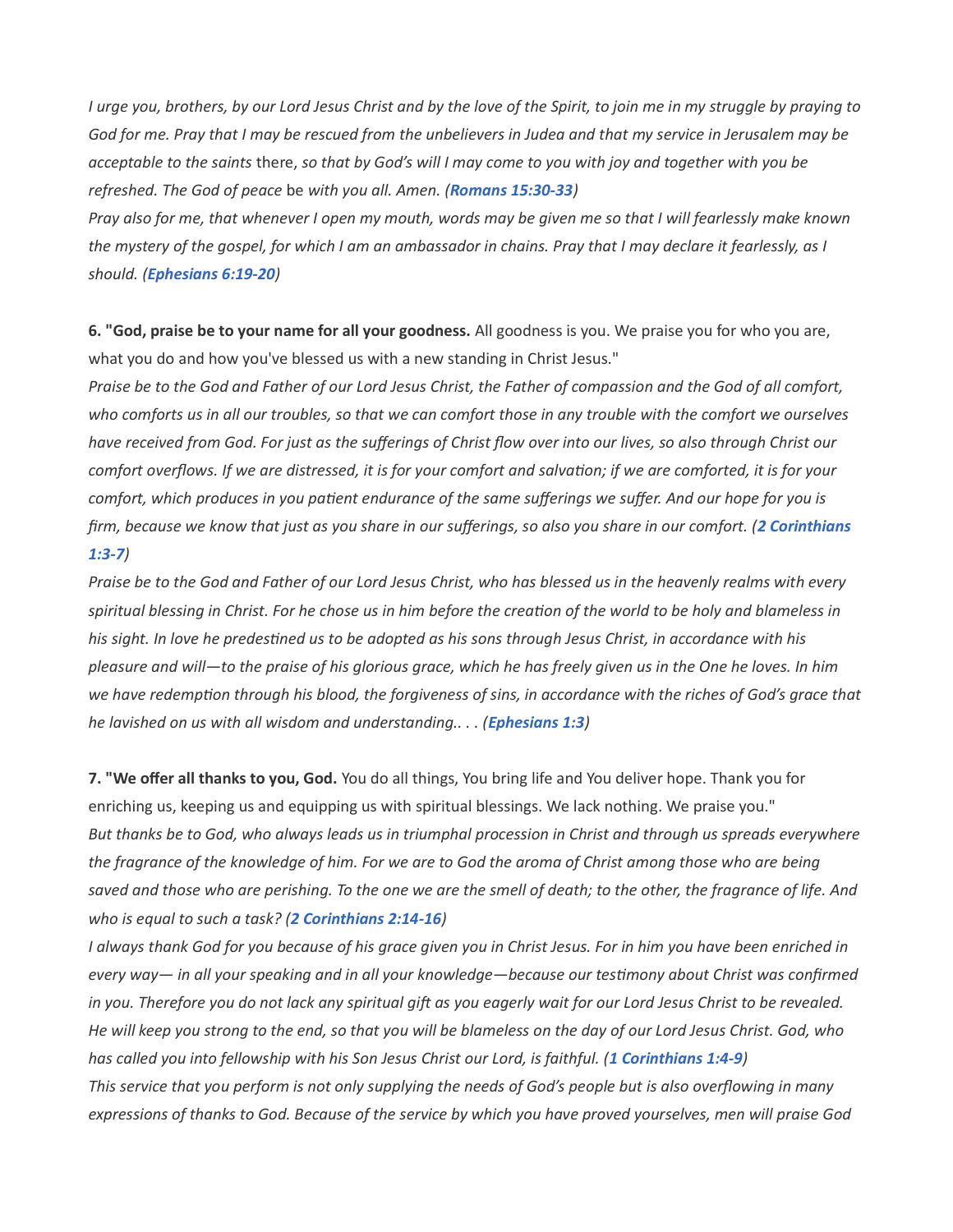for the obedience that accompanies your confession of the gospel of Christ, and for your generosity in sharing with them and with everyone else. And in their prayers for you their hearts will go out to you, because of the surpassing grace God has give you. Thanks be to God for his indescribable gift! (2 Corinthians 9:12-15) Do not be anxious about anything, but in everything, by prayer and petition, with thanksgiving, present your requests to God. And the peace of God, which transcends all understanding, will guard your hearts and your minds in Christ Jesus. (Phil. 4:6-7)

8. "God, may you heal us. If we do not see healing, please speak your truth into our heart. May we know that all you give is more than enough and that, in us, you are still working."

Three times I pleaded with the Lord to take (thorn in flesh) away from me. But he said to me, "My grace is sufficient for you, for my power is made perfect in weakness." (2 Cor. 12: 8-9)

#### 9. Father, may holiness and love – thrive. Sanctify us more and more."

And this is my prayer: that your love may abound more and more in knowledge and depth of insight, so that you may be able to discern what is best and may be pure and blameless until the day of Christ, filled with the fruit of righteousness that comes through Jesus Christ-to the glory and praise of God. [Philippians 1:9-11 Now we pray to God that you will not do anything wrong. Not that people will see that we have stood the test but that you will do what is right even though we may seem to have failed. For we cannot do anything against the truth, but only for the truth. We are glad whenever we are weak but you are strong; and our prayer is for your perfection. [2 Corinthians 13:7-9]

May God himself, the God of peace, sanctify you through and through. May your whole spirit, soul and body be kept blameless at the coming of our Lord Jesus Christ. The one who calls you is faithful and he will do it. [1 Thessalonians 5:23–24]

### 10. "God, may grace abound in me, to me and through me."

The grace of our Lord Jesus Christ be with your spirit, brothers. [Galatians 6:18] The grace of the Lord Jesus Christ be with your spirit. Amen. [Philippians 4:23] The grace of our Lord Jesus Christ be with you. [1 Thessalonians 5:28] The Lord be with your spirit. Grace be with you. [2 Timothy 4:22] Grace be with you all. [Titus 3:15b]

### 11. "May you protect me and those I love. Strengthen us too."

And pray that we may be delivered from wicked and evil men, for not everyone has faith. But the Lord is faithful, and he will strengthen and protect you from the evil one. We have confidence in the Lord that you are doing and will continue to do the things we command. May the Lord direct your hearts into God's love and Christ's perseverance. [2 Thessalonians 3:2–5]